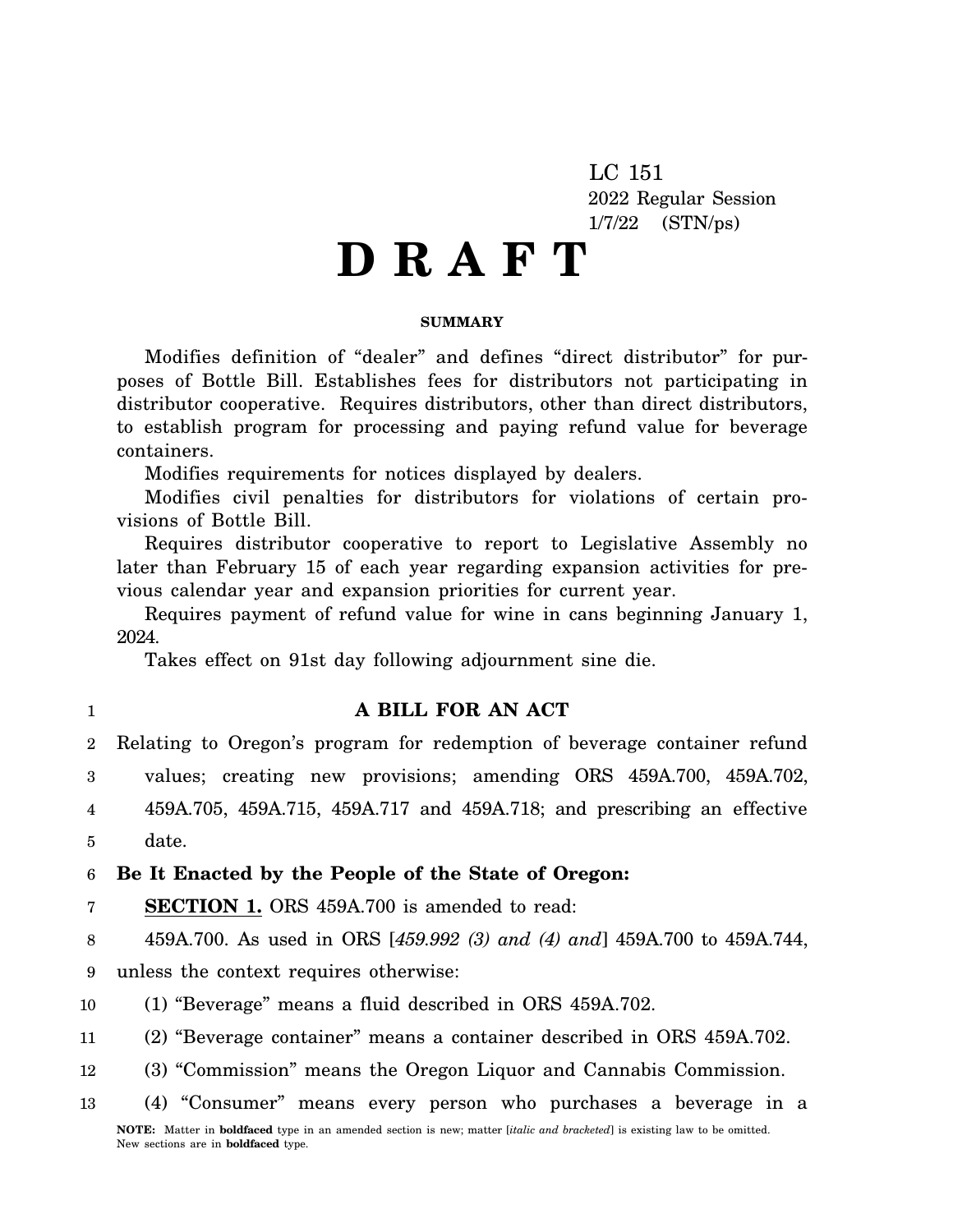1 beverage container for use or consumption.

2 3 4 (5)**(a)** "Dealer" means every person in this state who engages in the sale of beverages in beverage containers to a consumer, or means a full-service redemption center approved under ORS 459A.735.

5 6 7 **(b) "Dealer" does not include a person that is exempt from the requirements of ORS 459A.700 to 459A.744 pertaining to dealers, as established by the commission by rule.**

8 9 10 11 (6) "Dealer redemption center" means a location that meets the requirements of ORS 459A.741, at which any person may return empty beverage containers and receive payment of the refund value of the beverage containers.

12 **(7) "Direct distributor" means a manufacturer that:**

13 14 **(a) Sells directly, to one or more dealers in this state, beverages in beverage containers filled by the manufacturer; and**

15 **(b) Does not sell to dealers beverages manufactured by others.**

16 17 18 [*(7)*] **(8)** "Distributor" means every person who engages in the sale of beverages in beverage containers to a dealer in this state**,** including [*any manufacturer who engages in such sales*] **direct distributors**.

19 20 21 22 [*(8)*] **(9)** "Full-service redemption center" means a location that meets the requirements of ORS 459A.737, at which any person may return empty beverage containers and receive payment of the refund value of the beverage containers.

23 24 25 26 27 [*(9)*] **(10)** "Hard seltzer" means any sugar-based alcoholic beverage that contains carbonated water or any malt-based alcoholic beverage that contains carbonated water and is not a malt beverage, as defined in ORS 471.001. [*(10)*] **(11)** "Importer" means any dealer or manufacturer who directly imports beverage containers into this state.

28 29 30 [*(11)*] **(12)** "In this state" means within the exterior limits of the State of Oregon and includes all territory within these limits owned by or ceded to the United States of America.

31 [*(12)*] **(13)** "Kombucha" means a fermented beverage that is made from tea

[2]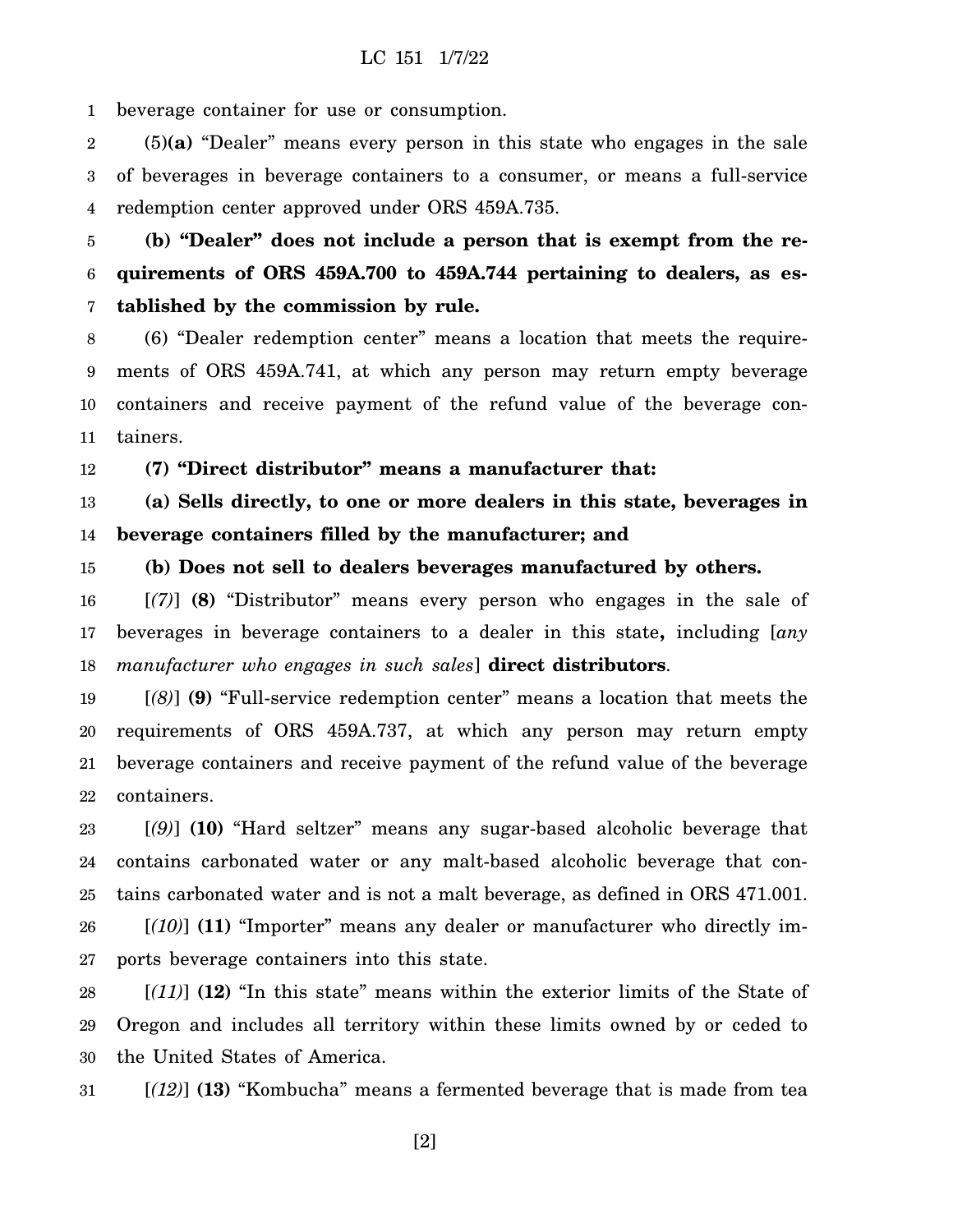1 and contains not more than 21 percent of alcohol by volume.

2 3 4 [*(13)*] **(14)** "Manufacturer" means every person bottling, canning or otherwise filling beverage containers for sale to distributors, importers or dealers.

5 6 [*(14)*] **(15)** "Place of business of a dealer" means the location at which a dealer sells or offers for sale beverages in beverage containers to consumers.

7 8 [*(15)*] **(16)** "Redemption center" means a full-service redemption center or a dealer redemption center.

9 10 11 [*(16)*] **(17)** "Use or consumption" includes the exercise of any right or power over a beverage incident to the ownership thereof, other than the sale or the keeping or retention of a beverage for the purposes of sale.

12 13 14 [*(17)*] **(18)** "Water and flavored water" means any beverage identified through the use of letters, words or symbols on its product label as a type of water.

15 16 [*(18)*] **(19)** "Wine" has the meaning given that term in ORS 471.001, except that "wine" does not mean hard seltzer or kombucha.

17 18 **SECTION 2. Sections 3 and 4 of this 2022 Act are added to and made a part of ORS 459A.700 to 459A.744.**

19 20 21 22 23 24 **SECTION 3. (1) A direct distributor that does not participate in a distributor cooperative under ORS 459A.718 shall pay to the Oregon Liquor and Cannabis Commission the fee described in subsection (2) of this section for each calendar year, or part thereof, that the direct distributor operates in this state. A direct distributor shall pay the fee no later than January 1 of each year for which the fee applies.**

25 **(2) The fee required under subsection (1) of this section is:**

26 27 28 29 30 31 **(a) \$25,000 for a direct distributor that sells in total to one or more dealers, or to consumers for off-premises consumption, fewer than two million individual beverage containers in the preceding calendar year. (b) \$150,000 for a direct distributor that sells in total to one or more dealers, or to consumers for off-premises consumption, two million or more individual beverage containers in the preceding calendar year.**

[3]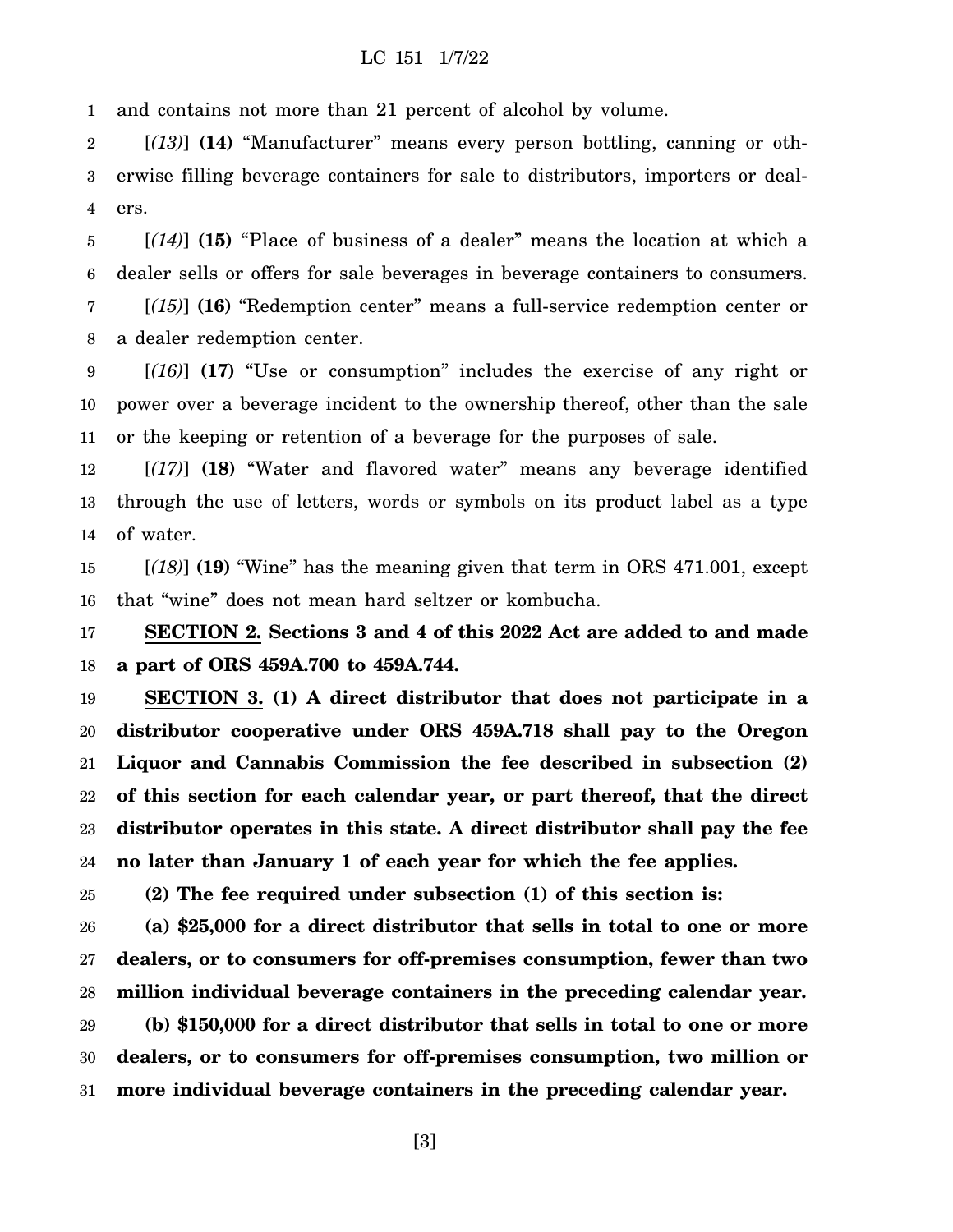1 2 3 4 5 **(3) Notwithstanding subsections (1) and (2) of this section, a direct distributor that receives notice from the commission that the direct distributor is in violation of this section may cure the violation by paying the fee or participating in a distributor cooperative under ORS 459A.718 within:**

6 7 8 9 **(a) 30 days from the date of the notice, if the direct distributor sold in total to one or more dealers, or to consumers for off-premise consumption, 15,000 or more individual beverage containers in the preceding calendar year; or**

10 11 12 13 **(b) One year from the date of the notice, if the direct distributor sold in total to a dealer, or to consumers for off-premises consumption, fewer than 15,000 individual beverage containers in the preceding calendar year.**

14 15 **(4) Fees collected by the commission under this section shall be deposited in the Bottle Bill Fund established under ORS 459A.744.**

16 17 18 **SECTION 4. (1) A distributor, other than a direct distributor, that does not participate in a distributor cooperative under ORS 459A.718 shall establish a program for:**

19 20 **(a) Paying the refund value specified in ORS 459A.705 for beverage containers sold in this state; and**

21 **(b) Processing beverage containers sold in this state.**

22 23 24 25 **(2) The program established under this section must provide a level of redemption services in the distributor's distribution area that is comparable to services provided by the dealer cooperative under ORS 459A.718. Redemption services must include:**

26 **(a) Operation of a redemption center;**

27 **(b) Drop off service for beverage containers;**

28 **(c) Retail pick-up service; and**

29 30 **(d) Any other services required by the Oregon Liquor and Cannabis Commission by rule.**

31 **(3) A distributor, other than a direct distributor, that does not**

[4]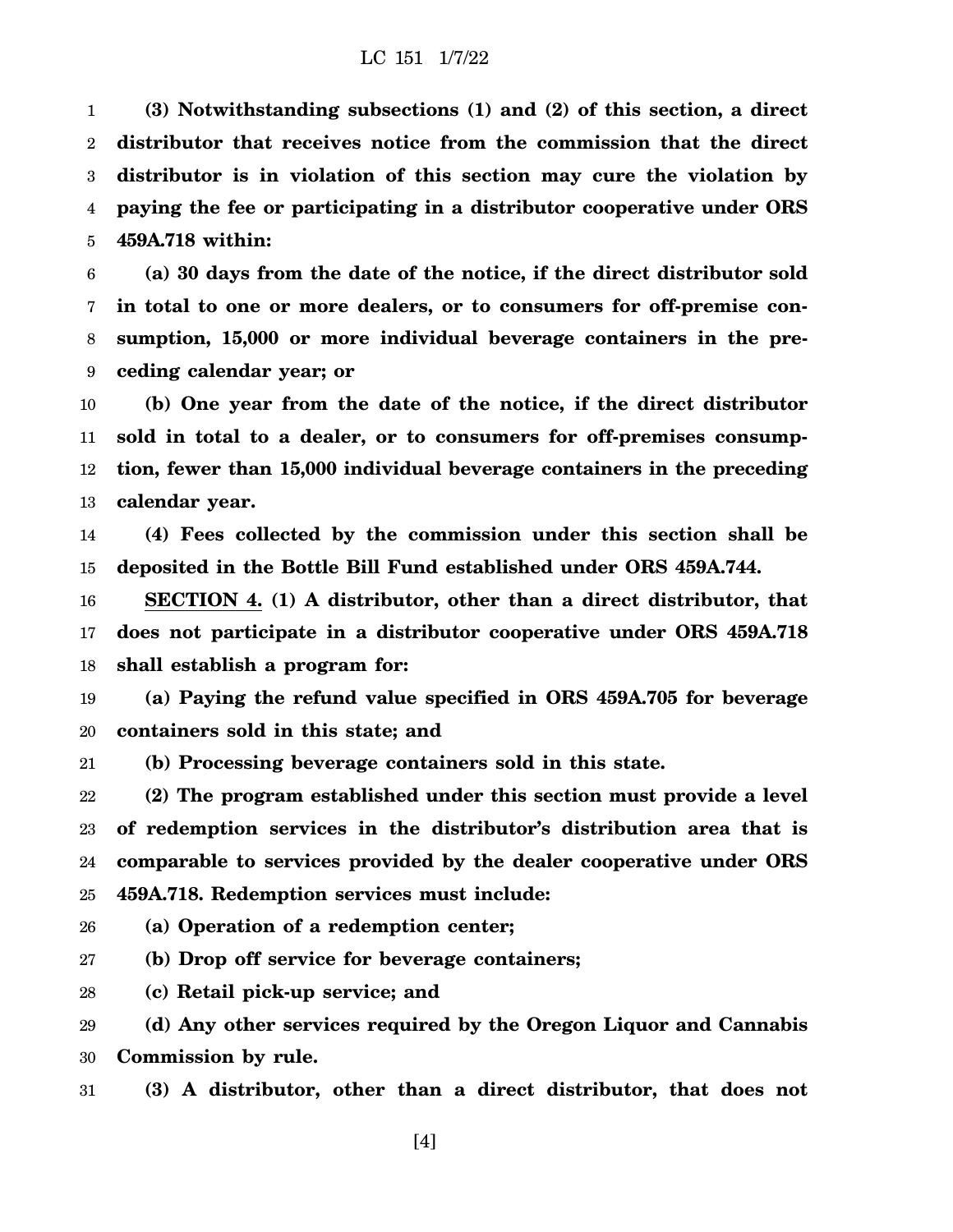1 2 3 4 5 6 **participate in a distributor cooperative under ORS 459A.718 shall pay to the commission a fee in an amount equal to \$3,000 for each redemption center operated in this state, regardless of the person that operates the redemption center. Fees collected by the commission under this subsection shall be deposited in the Bottle Bill Fund established under ORS 459A.744.**

7 **SECTION 5.** ORS 459A.717 is amended to read:

8 9 10 11 12 13 14 459A.717. (1) The Oregon Liquor and Cannabis Commission may impose a civil penalty of at least \$50, but not more than \$500, for a violation of any provision of ORS 459A.700 to 459A.744. Each day a violation occurs constitutes a separate violation. The authority to impose a civil penalty under this section is in addition to and not in lieu of the revocation and suspension authority under ORS 459.992 (5) and the criminal penalty authorized by ORS 459.992.

15 16 17 18 19 20 21 22 23 24 25 26 27 28 29 (2) Notwithstanding subsection (1) of this section, if a dealer violates a provision of ORS 459A.738, or if a distributor or importer violates a provision of ORS 459A.718, the commission shall provide the dealer, distributor or importer with written notice informing the dealer, distributor or importer of the violation and stating that the dealer, distributor or importer may avoid civil penalty for the violation by curing the violation within 60 days after issuance of the notice. If the dealer, distributor or importer fails to cure the violation within 60 days after issuance of the notice, the commission shall impose a civil penalty of at least \$200 for the violation. Each day after the 60-day period that the dealer continues to violate a provision of ORS 459A.738, or that the distributor or importer continues to violate a provision of ORS 459A.718, is a separate offense subject to a separate civil penalty. The commission is not required to provide the dealer, distributor or importer with an opportunity to cure a continuing violation before imposing a civil penalty for the continuing violation.

30 31 **(3) Notwithstanding subsection (1) of this section, if a direct distributor violates a provision of ORS 458A.700 to 459A.744, the commis-**

[5]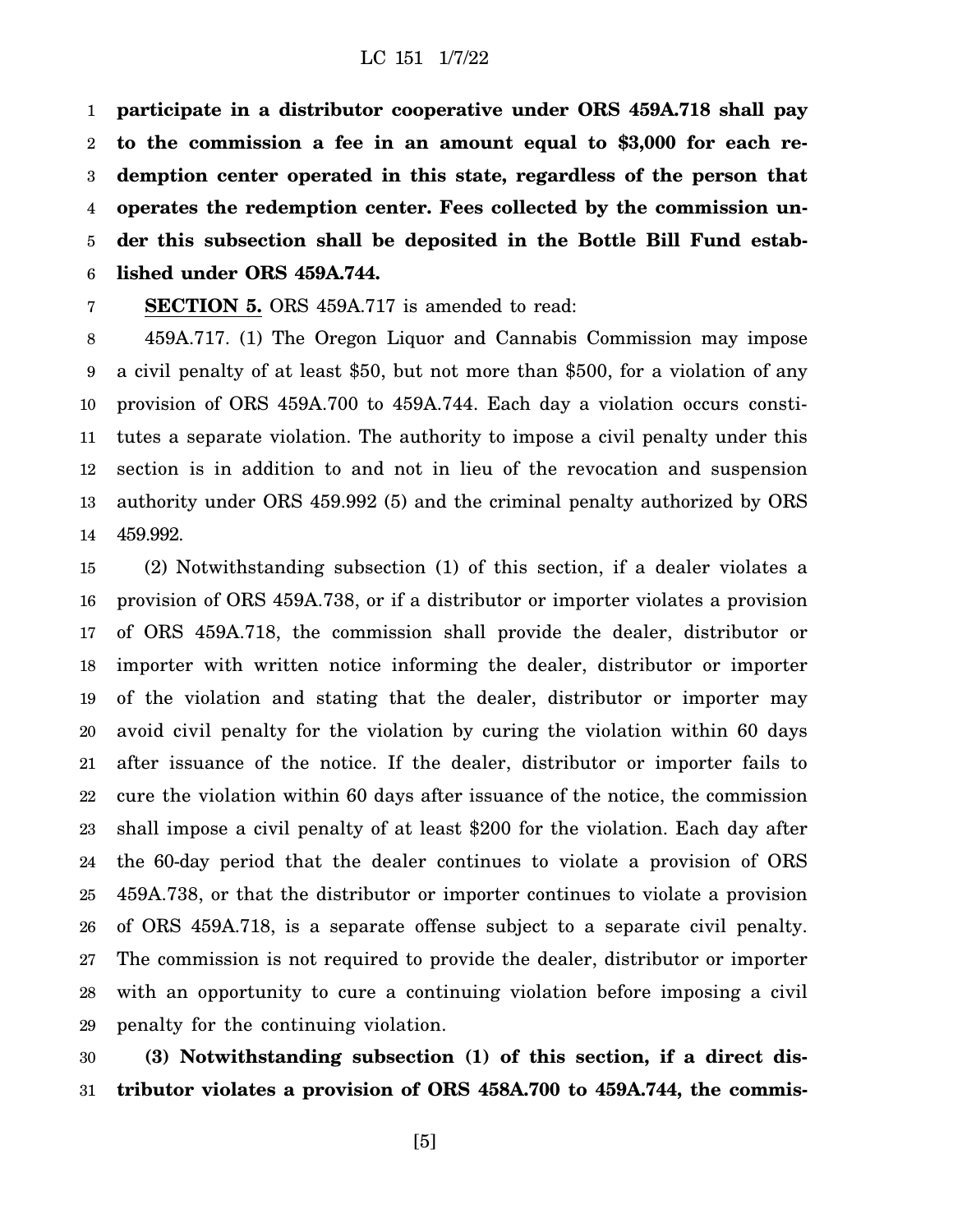1 2 3 4 5 6 7 **sion shall provide the direct distributor with written notice informing the direct distributor of the violation and stating that the direct distributor may avoid civil penalty for the violation by curing the violation within 30 days after issuance of the notice. If the direct distributor fails to cure the violation within 30 days after issuance of the notice, the commission shall impose a civil penalty as provided in subsection (1) of this section.**

8 9 10 11 12 **(4)(a) Notwithstanding subsection (1) of this section, if a distributor violates the provisions of section 4 of this 2022 Act, the commission shall provide the distributor with written notice informing the distributor of the violation and stating that the distributor may avoid civil penalty for the violation by curing the violation within:**

13 14 **(A) 60 days after issuance of the notice, the commission shall impose a civil penalty of at least \$200 for the violation.**

15 16 **(B) 160 days after issuance of the notice, the commission shall impose a civil penalty of at least \$400 for the violation.**

17 18 **(C) 260 days after issuance of the notice, the commission shall impose a civil penalty of at least \$1,000 for the violation.**

19 20 21 22 23 24 25 **(b) Each day after the 60-day period following the issuance of a notice under paragraph (a) of this subsection that the distributor continues to violate a provision of section 4 of this 2022 Act is a separate offense subject to a separate civil penalty. The commission is not required to provide the distributor with an opportunity to cure a continuing violation before imposing a civil penalty for the continuing violation.**

26 27 [*(3)*] **(5)** Civil penalties under this section shall be imposed as provided in ORS 183.745.

28 29 30 [*(4)*] **(6)** All penalties recovered under this section shall be paid into the State Treasury and credited to the General Fund and are available for general governmental expenses.

31 **SECTION 6.** ORS 459A.715 is amended to read:

[6]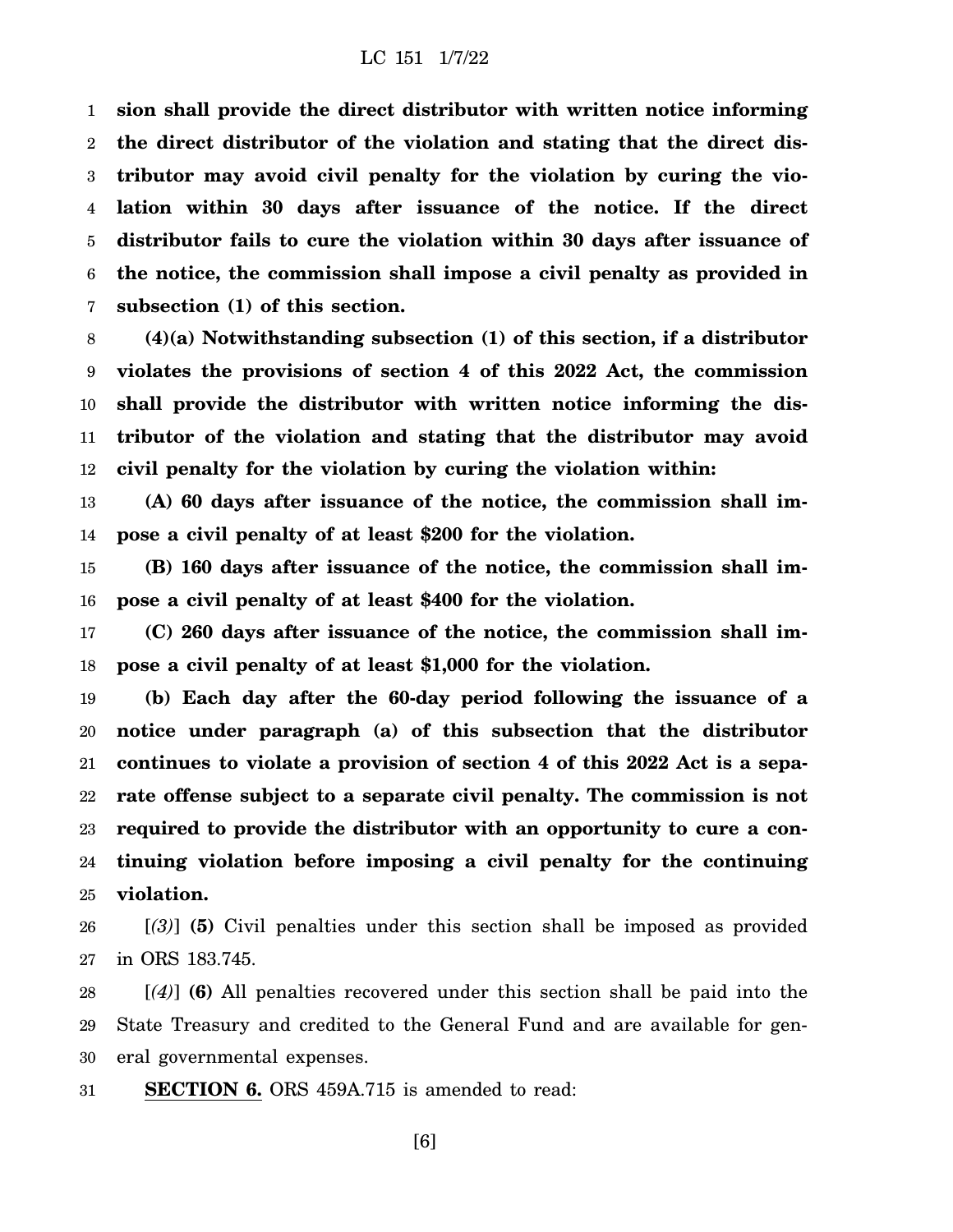1 2 3 4 459A.715. (1) A dealer may refuse to accept from any person, and a distributor or importer may refuse to accept from a dealer, any empty beverage container that does not state thereon a refund value as established by ORS 459A.705.

5 (2) A dealer may refuse to accept and to pay the refund value of:

6 7 8 9 (a) Empty beverage containers if the place of business of the dealer and the kind of empty beverage containers are included in an order of the Oregon Liquor and Cannabis Commission approving a full-service redemption center under ORS 459A.735.

10 11 (b) Any beverage container visibly containing or contaminated by a substance other than water, residue of the original contents or ordinary dust.

12 13 14 (c)(A) More than 144 individual beverage containers returned by any one person during one day, if the dealer occupies a space of 5,000 or more square feet in a single area.

15 16 17 (B) More than 50 individual beverage containers returned by any one person during one day, if the dealer occupies a space of less than 5,000 square feet in a single area.

18 19 (d) Any beverage container that is damaged to the extent that the brand appearing on the container cannot be identified.

20 21 22 23 24 **(3) The commission shall develop and provide to dealers notices that describe the reasons a dealer may refuse to accept and issue the refund value for empty beverage containers under subsection (2) of this section. The notices may contain additional information as determined by the commission.**

25 26 27 **(4) A dealer must post in each area where beverage containers are received a notice provided to the dealer under subsection (3) of this section.**

28 29 30 31 [*(3)(a) In order to refuse containers under subsection (2)(b), (c)(A) or (d) of this section, if a dealer occupies a space of 5,000 or more square feet in a single area, the dealer must post in each area where containers are received a clearly visible and legible sign containing the following information:*]

[7]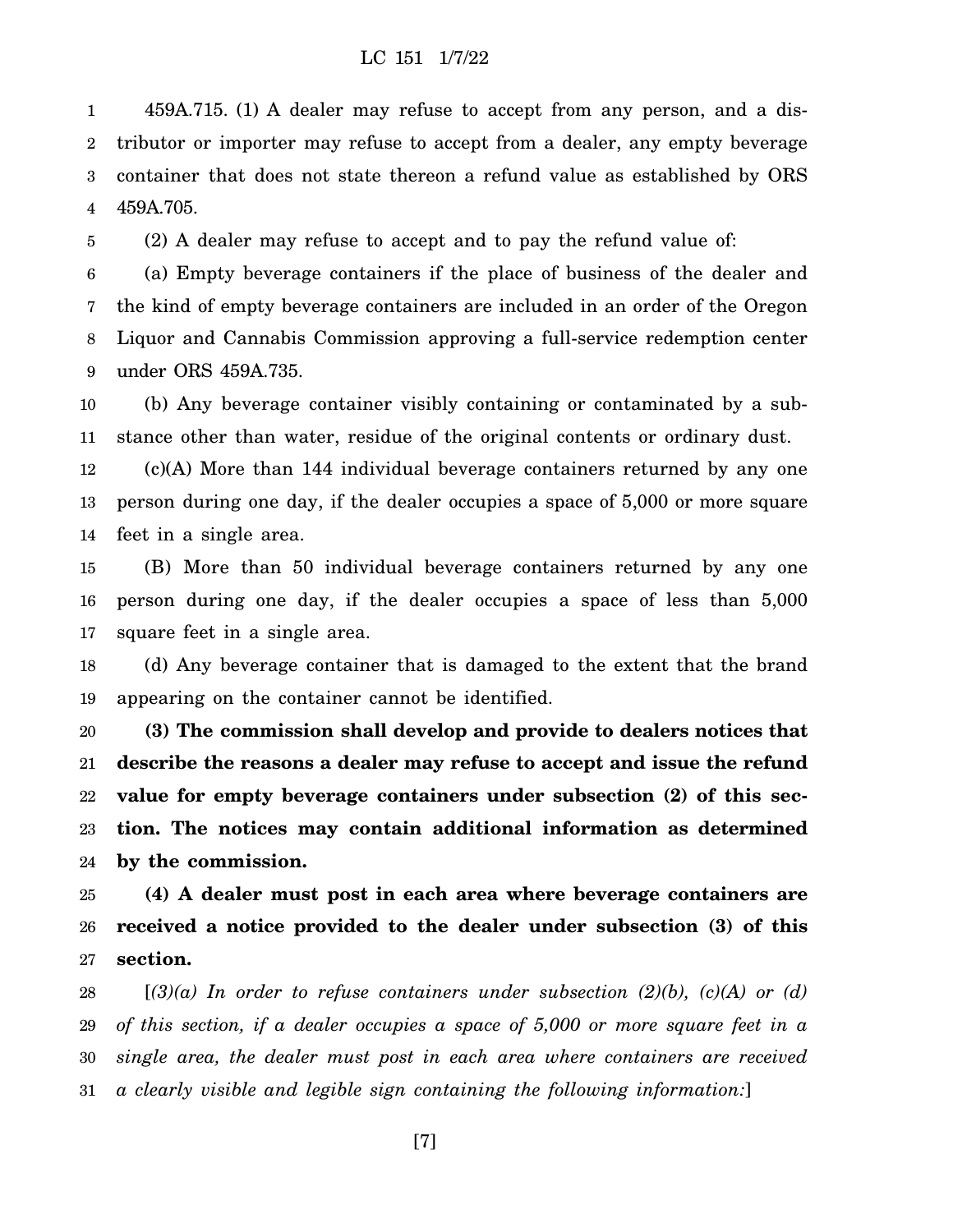LC 151 1/7/22

| 1      |                                                                                     |
|--------|-------------------------------------------------------------------------------------|
| 2      | NOTICE:                                                                             |
| 3      |                                                                                     |
| 4      | Oregon Law allows a dealer to refuse to accept:                                     |
| 5      | 1. Beverage containers visibly containing or contaminated by a substance            |
| 6      | other than water, residue of the original contents or ordinary dust;                |
| 7      | 2. More than 144 individual beverage containers from any one person dur-            |
| 8      | ing one day; or                                                                     |
| 9      | 3. Beverage containers that are damaged to the extent that the brand ap-            |
| 10     | pearing on the container cannot be identified.                                      |
| 11     |                                                                                     |
| 12     | [(b) In order to refuse containers under subsection $(2)(b)$ , $(c)(B)$ or $(d)$ of |
| 13     | this section, if a dealer occupies a space of less than $5,000$ square feet in a    |
| 14     | single area, the dealer must post in each area where containers are received        |
| 15     | a clearly visible and legible sign containing the following information:            |
| 16     |                                                                                     |
| 17     | NOTICE:                                                                             |
| 18     |                                                                                     |
| 19     | Oregon Law allows a dealer to refuse to accept:                                     |
| 20     | 1. Beverage containers visibly containing or contaminated by a substance            |
| 21     | other than water, residue of the original contents or ordinary dust;                |
| $22\,$ | 2. More than 50 individual beverage containers from any one person during           |
| 23     | one day; or                                                                         |
| 24     | 3. Beverage containers that are damaged to the extent that the brand ap-            |
| 25     | pearing on the container cannot be identified.                                      |
| 26     |                                                                                     |
| $27\,$ | <b>SECTION 7.</b> ORS 459A.718 is amended to read:                                  |
| 28     | 459A.718. (1) Two or more distributors or importers may establish a dis-            |
| 29     | tributor cooperative for the purposes of:                                           |
| 30     | (a) Collecting the refund value of beverage containers specified in ORS             |
| $31\,$ | 459A.705 from distributors or importers and refunding to dealers the amount         |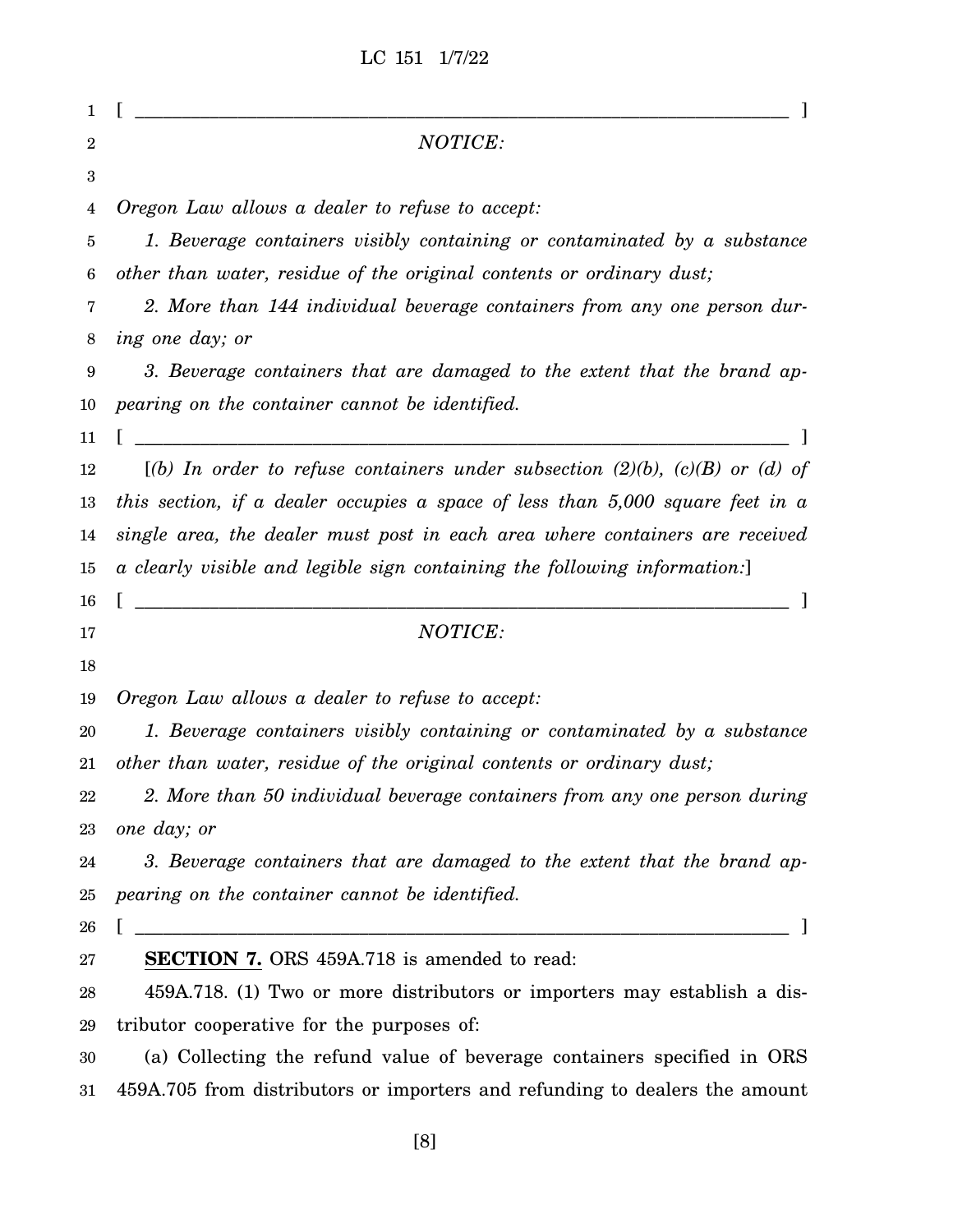1 the dealers paid for the refund value of empty beverage containers;

2 3 (b) Paying the refund value specified in ORS 459A.705 for beverage containers sold in this state;

4 (c) Processing beverage containers sold in this state; and

5 6 (d) Maintaining a registry of all beverage containers sold and redeemed in this state.

7 8 (2) A distributor cooperative established under this section must service a majority of the dealers in this state.

9 10 11 12 13 14 15 16 (3) If a distributor cooperative is established, a dealer that uses the distributor cooperative to redeem and process beverage containers sold in this state is not required to return beverage containers to a distributor or importer that does not participate in the distributor cooperative, provided that the dealer or the distributor cooperative provides an accounting to the distributor or importer of the beverage containers by brand and kind that were distributed by the distributor or importer and subsequently redeemed by the dealer or distributor cooperative.

17 18 19 20 21 (4) Upon receipt of the accounting required by subsection (3) of this section, a distributor or importer that does not participate in the distributor cooperative must pay the refund value of the redeemed beverage containers specified in the accounting to the dealer or distributor cooperative that provided the accounting.

22 23 24 25 26 27 (5) A distributor or importer that does not participate in a distributor cooperative to redeem and process beverage containers shall register with the distributor cooperative as a nonparticipating distributor or importer and shall report, in a form and manner as required by the distributor cooperative, information necessary for the distributor cooperative to maintain the beverage container registry described in subsection (6) of this section.

28 29 30 31 (6) A distributor cooperative shall maintain a registry of all types of beverage containers sold and redeemed in this state for all registered entities that describes the beverage containers using the following information for each beverage container:

[9]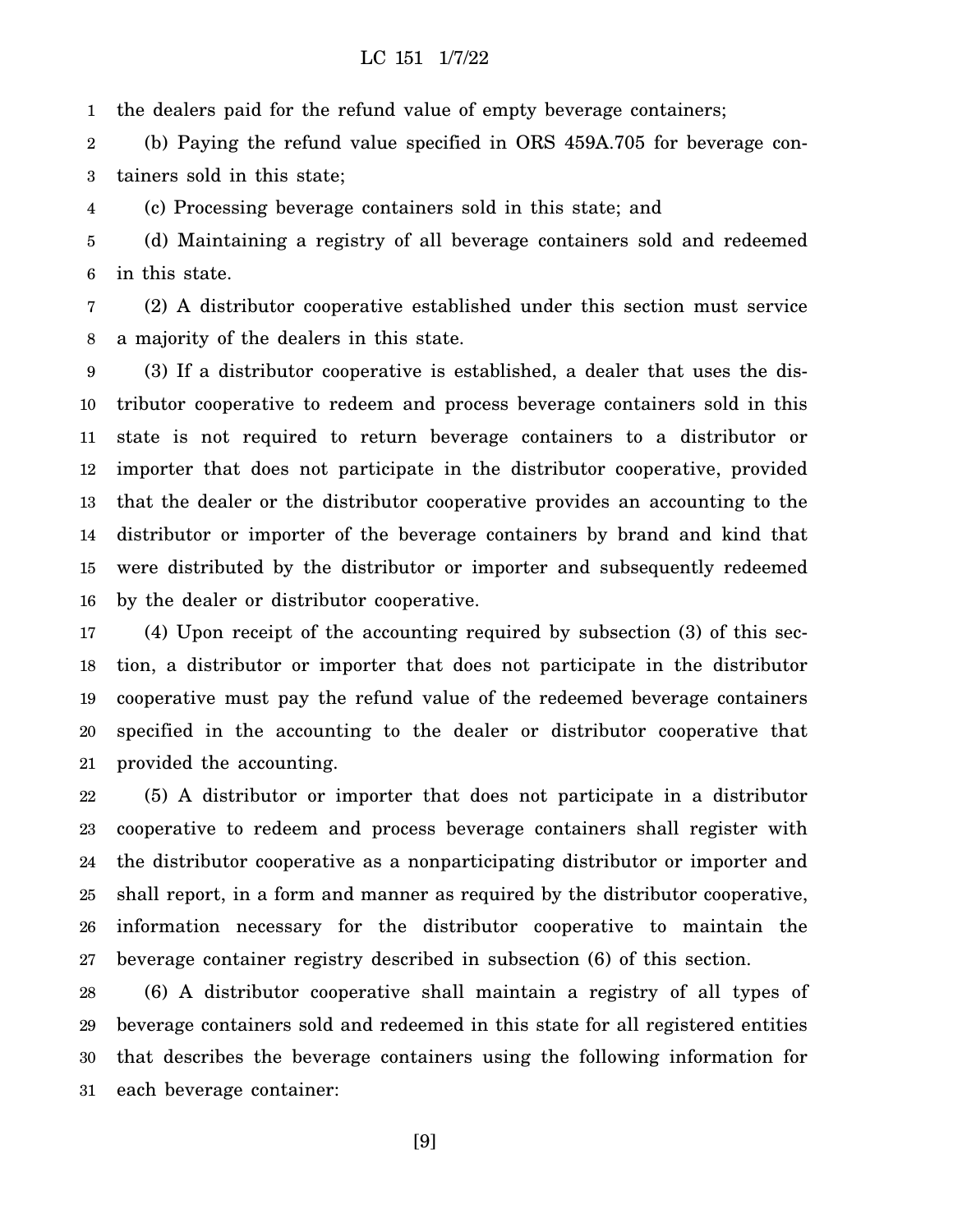1 2 3 (a) The name of the beverage contained in the beverage container as identified through the use of letters, words or symbols on the product label affixed to the beverage container;

4 5 6 (b) The type of beverage contained in the beverage container using an appropriate categorization method for beverages as determined by the distributor cooperative;

7 (c) The size of the beverage container;

8 (d) Whether the beverage container is glass, metal or plastic; and

9 10 (e) If applicable, the universal product code or European article number on the product label affixed to the beverage container.

11 12 13 14 15 (7)(a) For purposes of this subsection, beverage container return data is the number of beverage containers returned for the refund value specified in ORS 459A.705 in Oregon during the calendar year and the number of beverage containers that carry a refund value specified in ORS 459A.705 sold in Oregon during the calendar year, calculated separately.

16 17 18 (b) By July 1 of each calendar year, a distributor cooperative shall provide the Oregon Liquor and Cannabis Commission with a report that lists, in aggregate form:

19 20 21 (A) For all distributors and importers that participate in the distributor cooperative, the previous calendar year's beverage container return data, calculated separately for glass, metal and plastic beverage containers; and

22 23 (B) The registry of all beverage containers sold and redeemed in this state during the previous calendar year.

24 25 26 27 28 (c) By July 1 of each calendar year, a distributor or importer that does not participate in a distributor cooperative shall provide the commission with a report that lists the distributor's or the importer's beverage container return data for the previous calendar year, calculated separately for glass, metal and plastic beverage containers.

29 30 31 (8)(a) By August 1 of each calendar year, using the beverage container return data provided in subsection (7)(b) of this section, the Oregon Liquor and Cannabis Commission shall calculate the previous calendar year's per-

[10]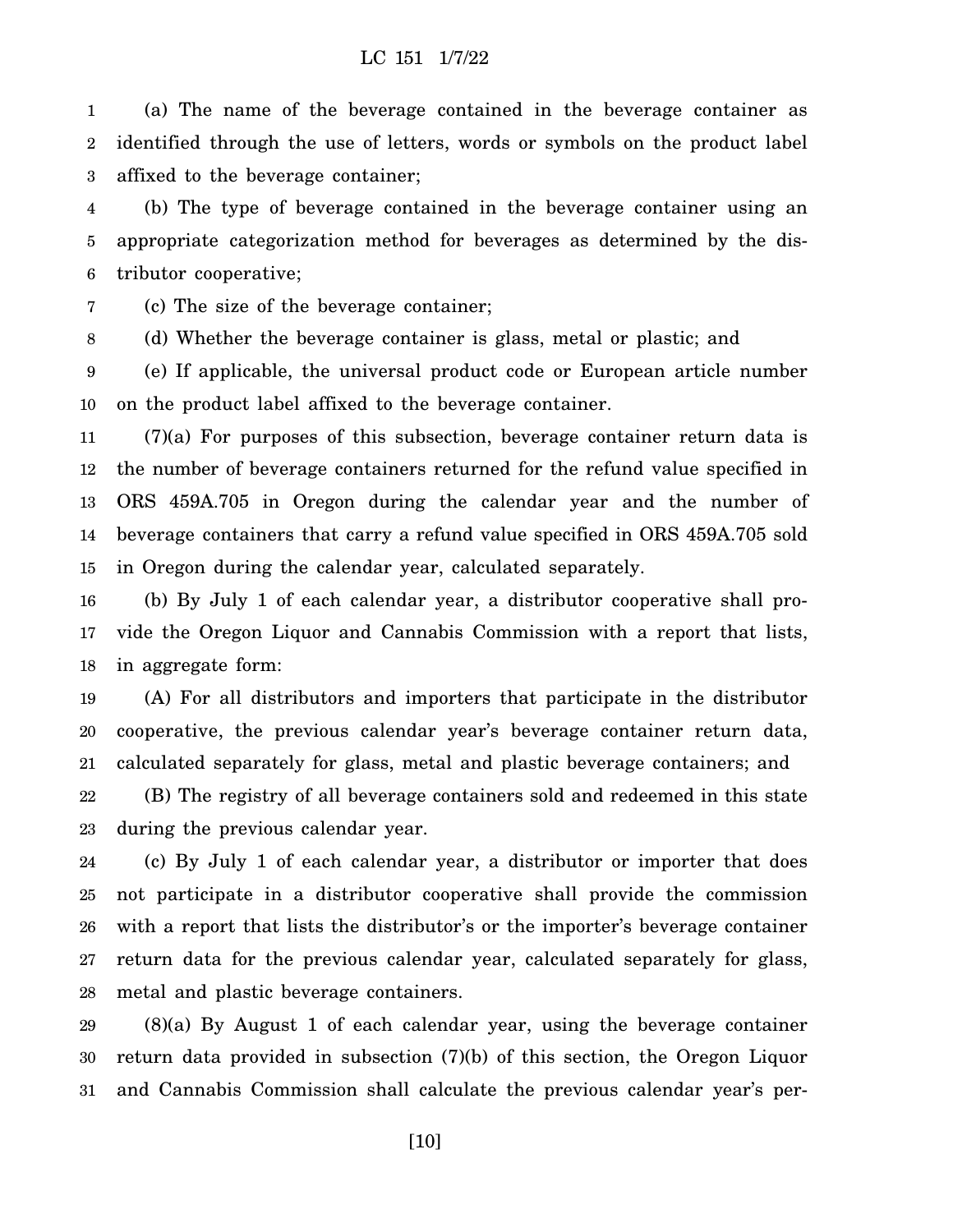1 2 3 4 centage of beverage containers returned for the refund value specified in ORS 459A.705 for each distributor cooperative. The commission shall carry out the calculation separately for glass, metal and plastic beverage containers and shall post the percentages on the commission's website.

5 6 7 8 9 10 11 12 (b) By August 1 of each calendar year, using the beverage container return data provided in subsection (7)(c) of this section, the commission shall calculate the previous calendar year's percentage of beverage containers returned for the refund value specified in ORS 459A.705 for each distributor or importer that does not participate in a distributor cooperative. The commission shall carry out the calculation separately for glass, metal and plastic beverage containers and shall post the percentages on the commission's website.

13 14 15 16 17 18 19 20 (c) By August 1 of each calendar year, using the beverage container return data provided in subsection (7)(b) and (c) of this section, the commission shall calculate the previous calendar year's percentage of beverage containers returned for the refund value specified in ORS 459A.705 for all distributors and importers in Oregon. The commission shall carry out the calculation for all beverage containers, and separately for glass, metal and plastic beverage containers, and shall post the percentages on the commission's website.

21 22 23 24 25 (d) Except for the percentages described in paragraphs (a) to (c) of this subsection or in a proceeding under ORS 459A.717 for a violation of subsection (7) of this section, the commission may not disclose any information provided by a distributor, an importer or a distributor cooperative under subsection (7) of this section.

26 27 28 29 30 31 (9)(a) In order to determine compliance with the provisions of subsection (7) of this section, within six months of the date that the commission receives a report described in subsection (7)(b) and (c) of this section, the commission may review or audit the records of each reporting distributor cooperative, or each reporting distributor or importer that does not participate in a distributor cooperative.

[11]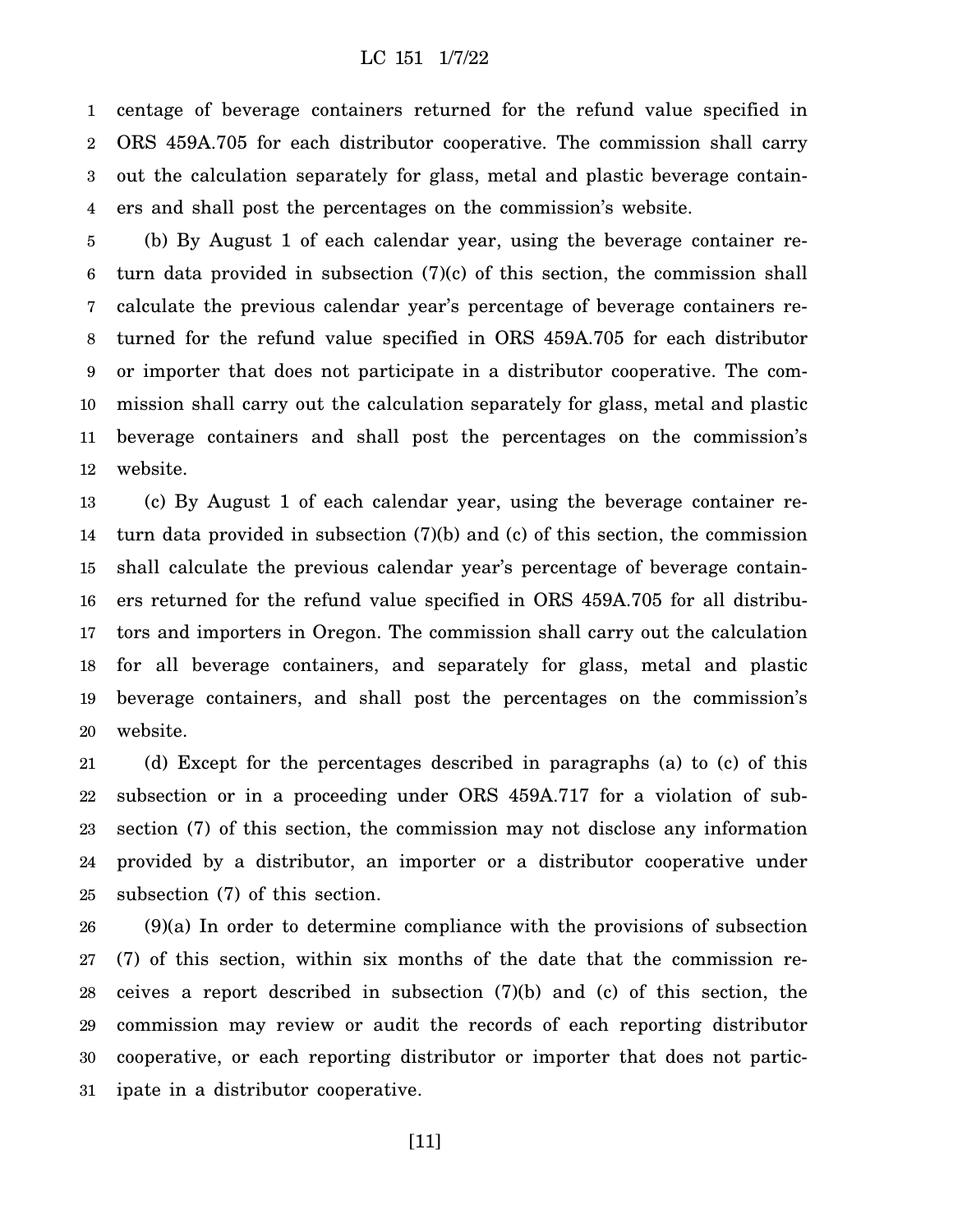1 2 3 4 5 6 7 8 (b)(A) If in the course of a review described in paragraph (a) of this subsection the commission determines that an audit of a distributor cooperative, distributor or importer is necessary, the commission shall require the distributor cooperative, distributor or importer to retain an independent financial audit firm to determine the accuracy of information contained in the report. The distributor cooperative, distributor or importer that is the subject of review shall pay the costs of the audit. The audit must be limited to the records described in paragraph (a) of this subsection.

9 10 (B) The commission shall adopt rules to carry out the provisions of this paragraph.

11 12 13 14 15 16 17 18 19 **(10) No later than February 15 of each year, the distributor cooperative shall submit to the commission, and to the appropriate committees of the Legislative Assembly in the manner provided under ORS 192.245, a report that describes sites, options and access points added during the previous calendar year and expansion priorities for the current calendar year. The report must include a description of the cooperative's efforts to expand and enhance alternative redemption access opportunities for individuals who redeem containers on a daily or near daily basis.**

20 21 22 **SECTION 8. (1) Sections 3 and 4 of this 2022 Act and the amendments to ORS 459A.700, 459A.715, 459A.717 and 459A.718 by sections 1 and 5 to 7 of this 2022 Act become operative January 1, 2023.**

23 24 25 26 27 28 29 30 **(2) The Oregon Liquor and Cannabis Commission may adopt rules and take any action before the operative date specified in subsection (1) of this section that is necessary to enable the commission, on and after the operative date specified in subsection (1) of this section, to exercise all of the duties, powers and functions conferred on the commission by sections 3 and 4 of this 2022 Act and the amendments to ORS 459A.700, 459A.715, 459A.717 and 459A.718 by sections 1 and 5 to 7 of this 2022 Act.**

31 **SECTION 9.** ORS 459A.702 is amended to read:

[12]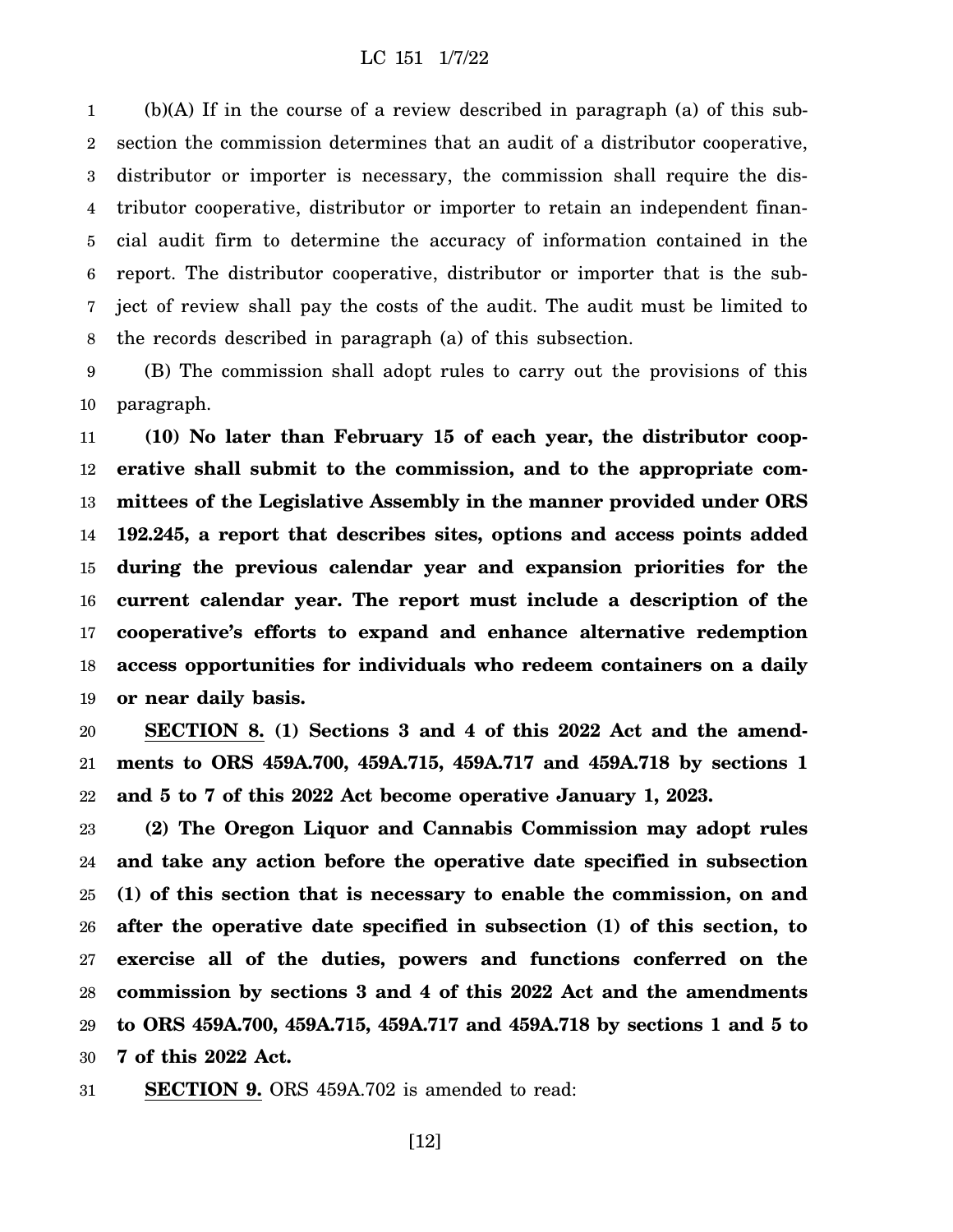1 459A.702. ORS 459A.700 to 459A.744 apply to:

2 3 4 5 6 (1) Any individual, separate, sealed glass, metal or plastic bottle or can, except for a carton, foil pouch, drink box or metal container that requires a tool to be opened, that contains any one of the following beverages, intended for human consumption and in a quantity less than or equal to three liters:

7 (a) Water or flavored water;

8 (b) Beer or another malt beverage;

9 (c) Mineral water, soda water or a similar carbonated soft drink;

10 (d) Kombucha; or

11 (e) Hard seltzer.

12 **(2) Wine in a can.**

13 14 15 16 17 18 19 [*(2)*] **(3)** Any beverage other than those specified in [*subsection (1)*] **subsections (1) and (2)** of this section that is intended for human consumption and is in a quantity more than or equal to four fluid ounces and less than or equal to one and one-half liters, except distilled liquor, wine **in a container other than a can**, dairy or plant-based milks, infant formula and any other exemptions set forth in rule by the Oregon Liquor and Cannabis Commission.

#### 20 **SECTION 10.** ORS 459A.705 is amended to read:

21 22 23 459A.705. (1) Except as provided in subsections (2) and (3) of this section, every beverage container sold or offered for sale in this state shall have a refund value of not less than five cents.

24 25 (2)(a) Every beverage container sold or offered for sale in this state shall have a refund value of not less than 10 cents, beginning on the later of:

26 27 28 29 30 (A) Eight months after the Oregon Liquor and Cannabis Commission determines that, in each of the two previous calendar years, the number of beverage containers returned for the refund value specified in this section was less than 80 percent of the total number of beverage containers that were sold in this state; or

31 (B) January 1 of the calendar year following the determination by the

[13]